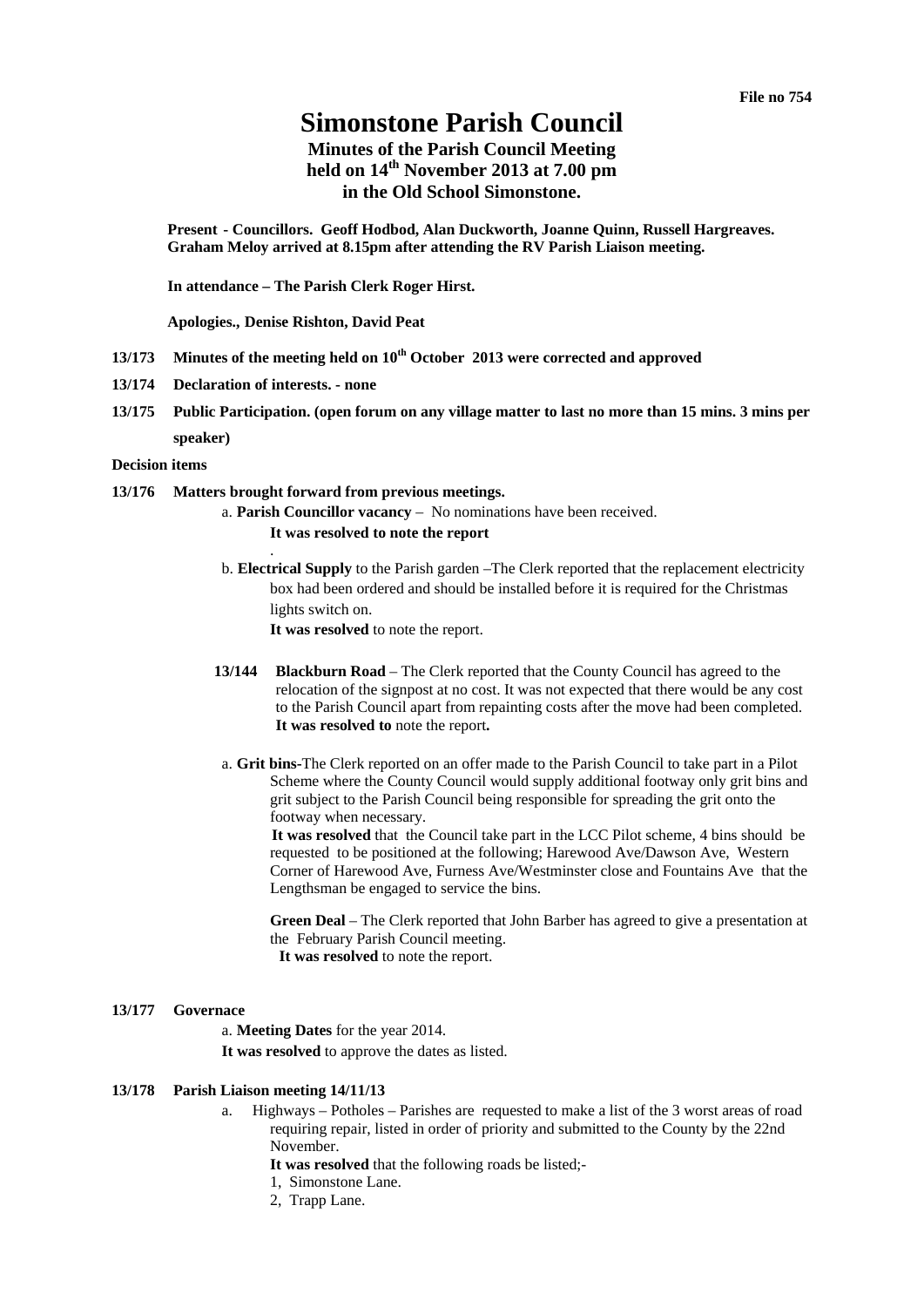#### **13/179 LCC**

- a. **Highways Potholes** East end Harewood Ave the County Council has responded to the Parish's request and will carry out the repairs shortly.
- **It was resolved** to note the report**.**
- b. **Carleton Ave footpath** has been reported to the PROW footpath's Officer for repair.
- **It was resolved** to note the report.
- c. **School Lane yellow lines.** The County Council will not be in a position to consult about installing the double yellow lines outside 9-15 School Lane until early 2014**.** There are no other proposals being considered on the Lane.
- **It was resolved** that the lines should be only at the narrowest points on the Lane so as to enable traffic to pass freely without preventing residents from parking.
- **13/180 Lengthsman and PROW Scheme.** The Clerk reported that a request has been received from the Lengthsman administrator for a Parish Council contact to be nominated to liaise with the contractor should a problem arise relating to a task being undertaken so that a decision can be taken on how to proceed with the operation in hand

**It was resolved that** Cllr Alan Duckworth be authorised act as the Parish Council contact.

#### **13/181 Christmas .**

a. **Christmas tree- A** quote has been received and needs to be accepted and the tree will be delivered on 23rd November at 9.00 am. the lengthsman is able to erect and dress the tree.

**It was resolved that** the quote from Dove Syke nursery be accepted and that the tree be erected by a working party of Councillors.

b. **Christmas light switch** on 25<sup>th</sup> November. The Clerk reported that arrangements have been made for the Lighting equipment to be delivered to the School in time for a Councillor working party to set out the Garden as in past years. Volunteers are required.

**It was resolved that** that all available Councillors and volunteers assist stewarding the event.

- c. **Party Coun. Quinn reported** that the plans were in place for the party to proceed satisfactorily.
	- i Helpers are required to set up the Hall at 7pm on Friday and meet at 11.45am on Saturday to receive guests. Members requested to wear seasonal head gear etc.
	- ii The Clerk reported that an invitation list has been drawn up and delivery details are being arranged and will be delivered next week.
	- iii Councillors requested to find a Raffle prize each and bring tea towels.
	- **It was resolved** to note the reports.

### **13/182 Planning**

a. **Mayor's Reception** - A paper was presented by John Macholc RV Senior Planning Officer. He explained that fundamental changes had been made to Planning Laws.. A copy of the Paper is to be distributed to members when available. **It was resolved** to note the report.

| <b>Application</b><br>number3/2013/0886 | <b>Officer: :: Mark Baldry</b><br>01200 414571                                                                                                  | Grid Reference 377322 435190 |  |
|-----------------------------------------|-------------------------------------------------------------------------------------------------------------------------------------------------|------------------------------|--|
| <b>Address</b>                          | Farthings Whins Lane Simonstone Lancashire BB12 7QT                                                                                             |                              |  |
| <b>Proposal</b>                         | Recontruction of fire damaged first floor dormer roof, with extension of existing footprint<br>to rear Resubmission of application 3/2013/0623. |                              |  |
| <b>Parish Council</b>                   | No Objection                                                                                                                                    |                              |  |

| <b>Application number</b> | Officer: Colin Sharpe01200414500                                                      | Grid Reference 377407 433189 |  |
|---------------------------|---------------------------------------------------------------------------------------|------------------------------|--|
| 3/2013/0899 22/10/2013    |                                                                                       |                              |  |
| <b>Address</b>            | Altham Pumping Station Burnley Road Simonstone Burnley BB12 7NL                       |                              |  |
|                           | Simonstone                                                                            |                              |  |
| <b>Proposal</b>           | Change to north west elevation. Removal of central roller shutter to be replaced with |                              |  |
|                           | two doors with extra personnel door. Non-Material amendment.                          |                              |  |
| <b>Parish Council</b>     | No objection                                                                          |                              |  |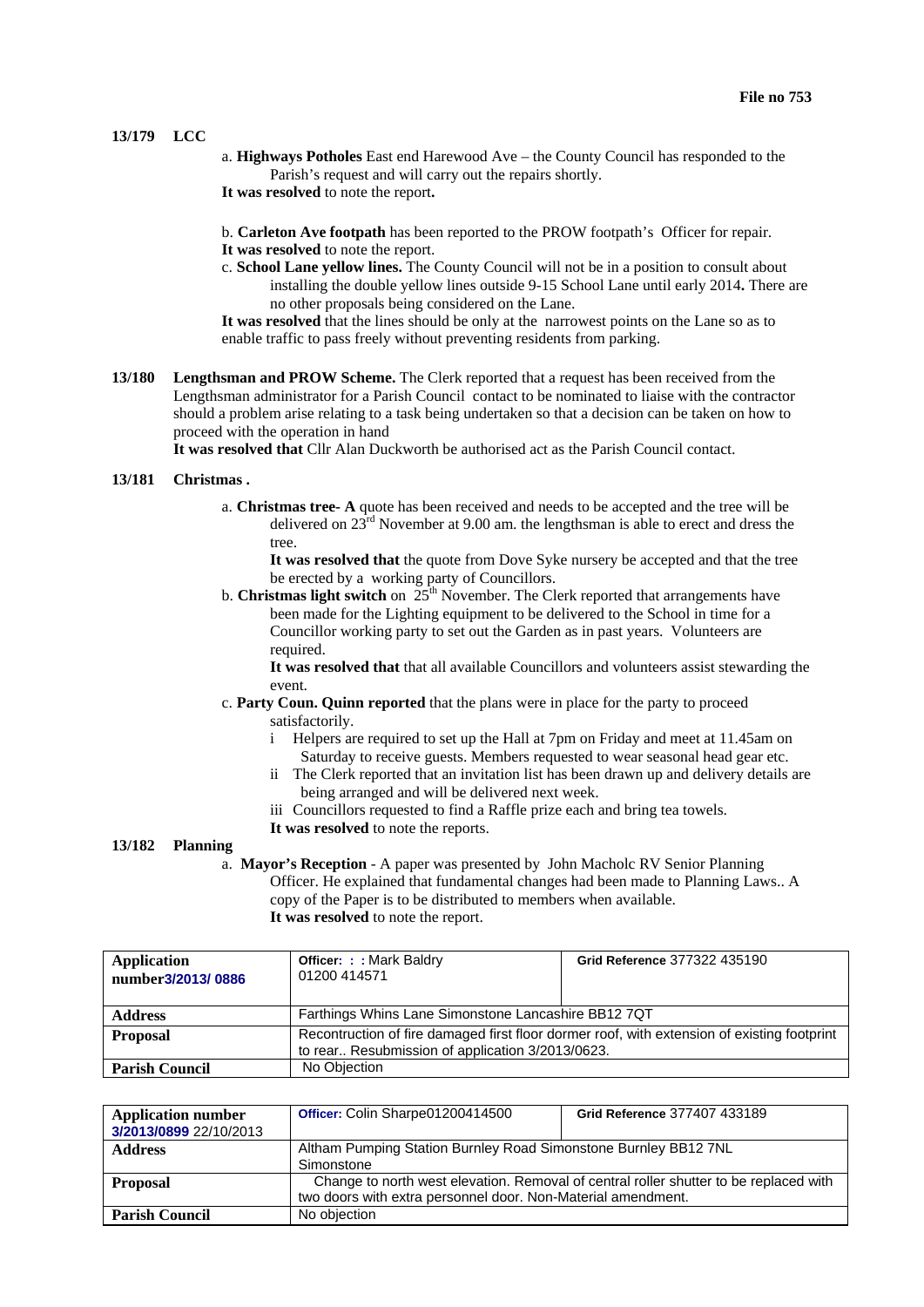| <b>Application Number</b><br>3/2013/0870 07/10/2013 |                                                                                                  | Officer: : Daniela Ripa 01200 414518                                                                                                                                                                                                                                                                                                                                                                                                                                                                                                                                                                                                                                                                                                                                                                                                                                                                                                                                                                                                                                                                                                                                                                                                                                                                                                                                                                                                                                                                                                                                                                                                                                                                                                                                                                                                                                                                                                                                | Grid Reference 377522435862 |  |  |
|-----------------------------------------------------|--------------------------------------------------------------------------------------------------|---------------------------------------------------------------------------------------------------------------------------------------------------------------------------------------------------------------------------------------------------------------------------------------------------------------------------------------------------------------------------------------------------------------------------------------------------------------------------------------------------------------------------------------------------------------------------------------------------------------------------------------------------------------------------------------------------------------------------------------------------------------------------------------------------------------------------------------------------------------------------------------------------------------------------------------------------------------------------------------------------------------------------------------------------------------------------------------------------------------------------------------------------------------------------------------------------------------------------------------------------------------------------------------------------------------------------------------------------------------------------------------------------------------------------------------------------------------------------------------------------------------------------------------------------------------------------------------------------------------------------------------------------------------------------------------------------------------------------------------------------------------------------------------------------------------------------------------------------------------------------------------------------------------------------------------------------------------------|-----------------------------|--|--|
|                                                     |                                                                                                  |                                                                                                                                                                                                                                                                                                                                                                                                                                                                                                                                                                                                                                                                                                                                                                                                                                                                                                                                                                                                                                                                                                                                                                                                                                                                                                                                                                                                                                                                                                                                                                                                                                                                                                                                                                                                                                                                                                                                                                     |                             |  |  |
| <b>Address</b>                                      |                                                                                                  |                                                                                                                                                                                                                                                                                                                                                                                                                                                                                                                                                                                                                                                                                                                                                                                                                                                                                                                                                                                                                                                                                                                                                                                                                                                                                                                                                                                                                                                                                                                                                                                                                                                                                                                                                                                                                                                                                                                                                                     |                             |  |  |
| <b>Proposal</b><br><b>Parish Council</b>            | 1.<br>2.<br>3.<br>4.<br>5.<br>6.                                                                 | Land adjacent to White Hill Trapp Lane Read /Simonstone<br>Change of use from agricultural pasture land to equine facilities, to create a fenced Menage<br>arena and 4 Paddocks. An area of ground within the boundary fence of the land, adjacent to the<br>existing field gate entrance will have gravel laid to create a parking/turning area for horse transport<br>vehicles. The existing field gate entrance will be moved further back into the land to allow vehicles<br>to pull in without blocking the road (Trapp Lane). Access to the land will also be through an<br>existing opening in the boundary wall, from the adjoining 'White HIII', Back Lane, Read, which is<br>owned by the Applicant Applications for full consent.<br>The Parish Council objects to this application on the following issues:<br>The proposed development is outside the settlement boundary.<br>Although not within the AONB, it is immediately adjacent to the AONB and is visible from<br>within and without the AONB. Planning Policy G5 refers to developments: "not essential for<br>the local economy; not needed for purposes of agriculture or forestry; not for local housing<br>needs; not for tourism development' which would therefore exclude this development.<br>Trapp Lane carries over 800 vehicles per day and the road speed is limited only to NSL of<br>60mph. The Police Authority deemed it too dangerous when requested to carry out speed<br>measurements in relation to a previous development on this road.<br>The entry and exit of Large horse carrying vehicles and trailers to/from the site will create a<br>significant risk to road users.<br>Storage of Horse boxes and associated paraphernalia causing a visual distraction to the<br>approaches of the ANOB.<br>Vehicles accessing and exiting the site from White Hill Woods will cross a 'public right of<br>way'. Protection would be required for walkers and dog owners etc. |                             |  |  |
|                                                     | 7.<br>8.                                                                                         | The footpath arrangements could cause conflict between the Horse users and walkers. The<br>maintenance of the footpath would be problematic in wet weather when the ground is<br>trampled and compacted by horses, especially at junctions of the paths.<br>The drainage proposals will speed cause an increase in the speed of runoff into the<br>proposed dyke. Has this dyke sufficient capacity to cope with the increased flow rate<br>without causing problems for people and property downstream?<br><b>Local Residents Concerns</b>                                                                                                                                                                                                                                                                                                                                                                                                                                                                                                                                                                                                                                                                                                                                                                                                                                                                                                                                                                                                                                                                                                                                                                                                                                                                                                                                                                                                                         |                             |  |  |
|                                                     | Whereas there is no indication that this development is to be used for commercial purposes it is |                                                                                                                                                                                                                                                                                                                                                                                                                                                                                                                                                                                                                                                                                                                                                                                                                                                                                                                                                                                                                                                                                                                                                                                                                                                                                                                                                                                                                                                                                                                                                                                                                                                                                                                                                                                                                                                                                                                                                                     |                             |  |  |
|                                                     |                                                                                                  | feared that this will become the case at some later date and that any activity in that direction will<br>lead to significant intrusiveness in the form of traffic, lighting, and noise.<br>The parish council requests confirmation that this development is not to be used for commercial<br>activity and that no structures, buildings, or lights are to be constructed on site.                                                                                                                                                                                                                                                                                                                                                                                                                                                                                                                                                                                                                                                                                                                                                                                                                                                                                                                                                                                                                                                                                                                                                                                                                                                                                                                                                                                                                                                                                                                                                                                  |                             |  |  |
| W                                                   |                                                                                                  | It was resolved that the footpaths divergence request be refused. It had been submitted around<br>the same time as the above application. The Parish Council is of the opinion that it is a route<br>well used by both local people and ramblers and visitors from many areas on their way to the<br>Pendle ANOB. They would be discouraged from using the path as it could cause Ramblers to<br>feel intimidated by horses and riders, as well as causing damage to the footpath making it<br>impassable due to the concentrated use over the confined area set aside for the footpath route.<br>There are areas in the Ribble Valley where horse tracks and footpaths converge and the<br>Ramblers loose out, due to the destruction of the well establish traditional route.                                                                                                                                                                                                                                                                                                                                                                                                                                                                                                                                                                                                                                                                                                                                                                                                                                                                                                                                                                                                                                                                                                                                                                                     |                             |  |  |

- b. **LALC**. the Clerk gave a report on the AGM held on the 9<sup>th</sup> November at County Hall the principle Speaker spoke on the New Health Care arrangements is the County. And the role of the Countie's Parish Champion.
- c. Groundwork Training Day Friday 31<sup>st</sup> January Leyland. It was resolved that Cllr Duckworth and the Clerk attend the Training day

## **13/183 Finance**

a. **P**ayment of accounts